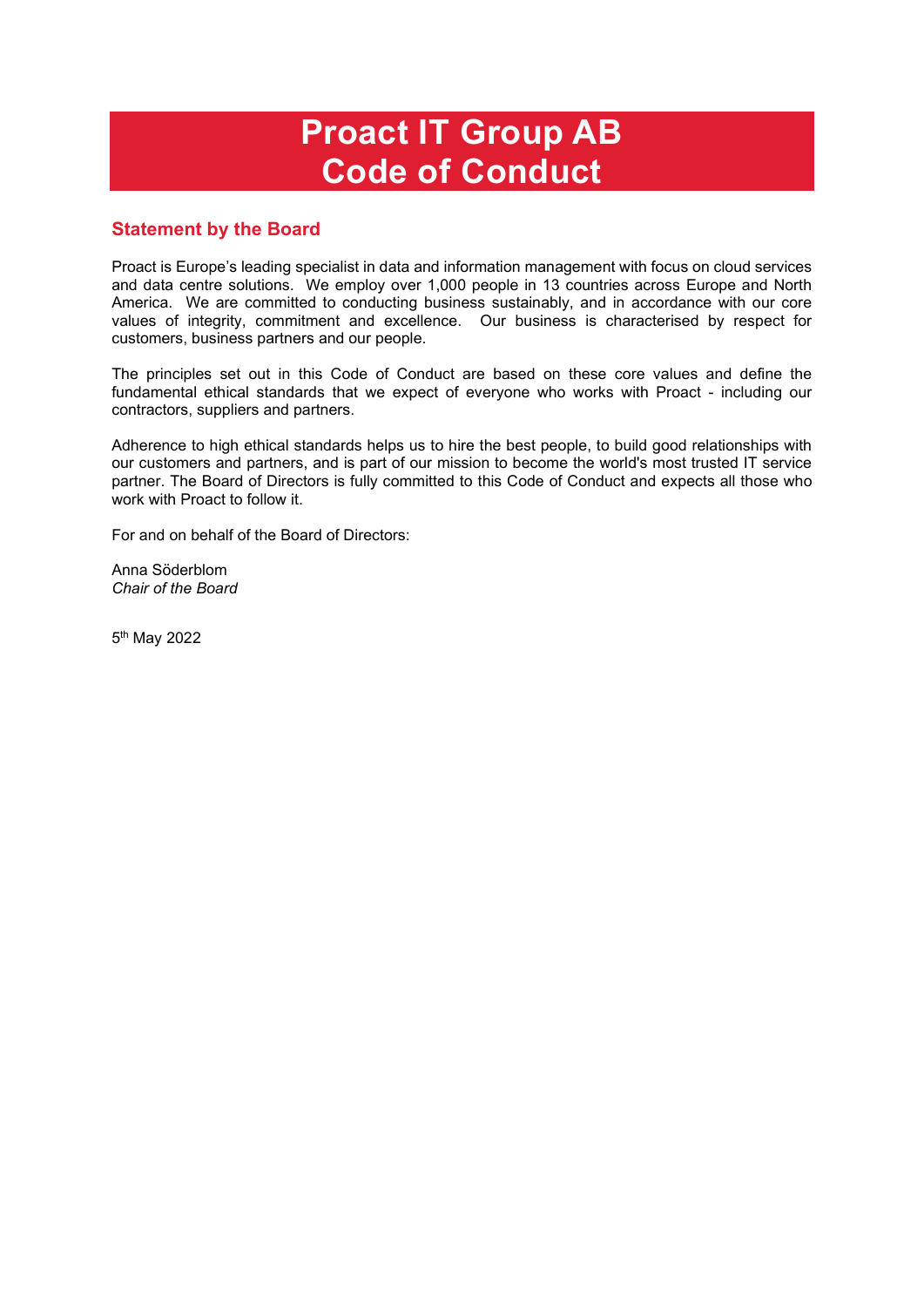# **Overview**

This Code of Conduct sets out the fundamental principles of ethical behaviour expected of all those who work with Proact. More details on these principles and how they are applied are found in the Proact Company Handbook as well as in Group policies and the policies of our subsidiary companies.

# **Compliance with the law**

We will endeavour to understand our legal and regulatory obligations and we will follow all laws and regulations that apply to us.

#### **Respect in our interactions with others**

We represent Proact in every business interaction with customers, fellow workers, or third parties with the power to influence others' opinions and attitudes about the company. We will be polite and treat others with respect and professionalism in all business interactions. We will deal with others fairly, honestly, and openly. We will not tolerate any form of bullying or harassment toward Proact workers or by any Proact worker toward any third party.

#### **Protecting company funds and keeping accurate records**

We are responsible for the safekeeping of company revenues, accounts and associated records and materials. We will be careful regarding costs and will keep records of any expenses that we later wish Proact to pay for. We will maintain accounting and systems procedures that always enable us and other relevant parties to obtain a true and fair view of our accounts. We will keep accurate and detailed business records of all transactions.

## **Confidentiality and intellectual property**

We will protect confidential information and trade secrets in our possession from unauthorised use or spreading to others, whether such information belongs to Proact or to our customers, contractors, suppliers or other third parties with whom we have a business relationship. We will respect intellectual property rights of third parties and obligations of confidentiality we may owe to them and will not knowingly violate such rights or try to persuade others to do so.

#### **Social and environmental responsibility**

We will always operate in accordance with relevant health, safety and environmental laws and industry standards, including laws and industry standards on working hours and working conditions regarding our own employees. We will take reasonable steps to ensure that our suppliers also follow these laws and standards. We will not tolerate any form of modern slavery, human trafficking or human rights abuses within our business or our supply chain.

We will always try to use limited resources and increase energy efficiency to prevent or minimise any harmful effects of our operations on the environment. This includes promoting systems for recycling and recovery of materials and working to prevent pollution and work-related illness and injury. We shall follow all laws and regulations relating to the disposal of electrical and electronic equipment.

#### **Following securities market rules**

Proact IT Group AB is a public listed company. We will follow all securities laws and regulations that apply to us, the Nasdaq Stockholm listing rules and the Swedish Corporate Governance Code.